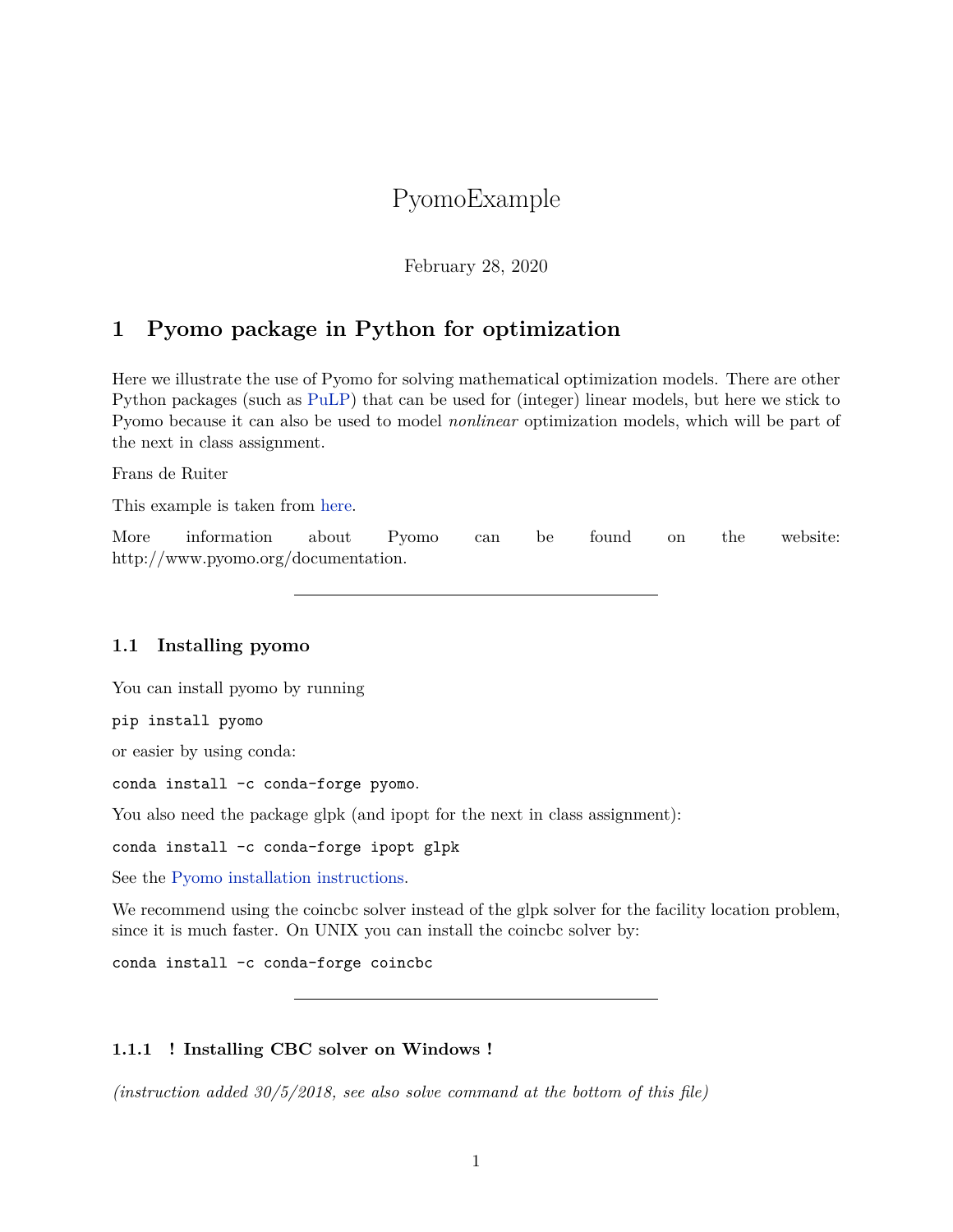1. **Download and install** the coin cbc optimization solver (note this is an .exe file) via

https://www.coin-or.org/download/binary/OptimizationSuite/COIN-OR-1.8.0-win32-msvc12.exe

Make sure you add cbc to your path (is done automatically via an option at the end of the installation process).

2. **Restart jupyter notebook** (if it was already open open) and run the rest of this script. If you run this script without restarting jupyter notebook, the script will not run because the path to the solver cannot be found.

### **1.2 Knapsack model formulation**

The Knapsack Problem considers the problem of selecting a set of items whose weight is not greater than a specified limit while maximizing the total value of the selected items. This problem is inspired by the challenge of filling a knapsack (or rucksack) with the most valuable items that can be carried.

A common version of this problem is the 0-1 knapsack problem, where each item is distinct and can be selected once. Suppose there are n items with positive values v1,…,vn and weights w1,…,wn. Let  $x_1,...,x_n$  be decision variables that can take values 0 or 1. Let W be the weight capacity of the knapsack.

The following optimization formulation represents this problem as an integer program:

$$
\begin{array}{ll}\n\max & \sum_{i=1}^{n} v_i x_i \\
\text{s.t.} & \sum_{i=1}^{n} w_i x_i \le W \\
x_i \in \{0, 1\}\n\end{array}
$$

The following section illustrate how to model and solve this problem using the Pyomo package.

#### **1.2.1 Importing packages**

```
[1]: import pyomo
     from pyomo.environ import *
```
#### **1.2.2 Input data**

```
[2]: v = {'hammer':8, 'wrench':3, 'screwdriver':6, 'towel':11}
     w = \{\text{'hammer':}5, \text{'vrench':}7, \text{'screwdriver':}4, \text{'towel':}3\}limit = 14items = list(sorted(v.keys())
```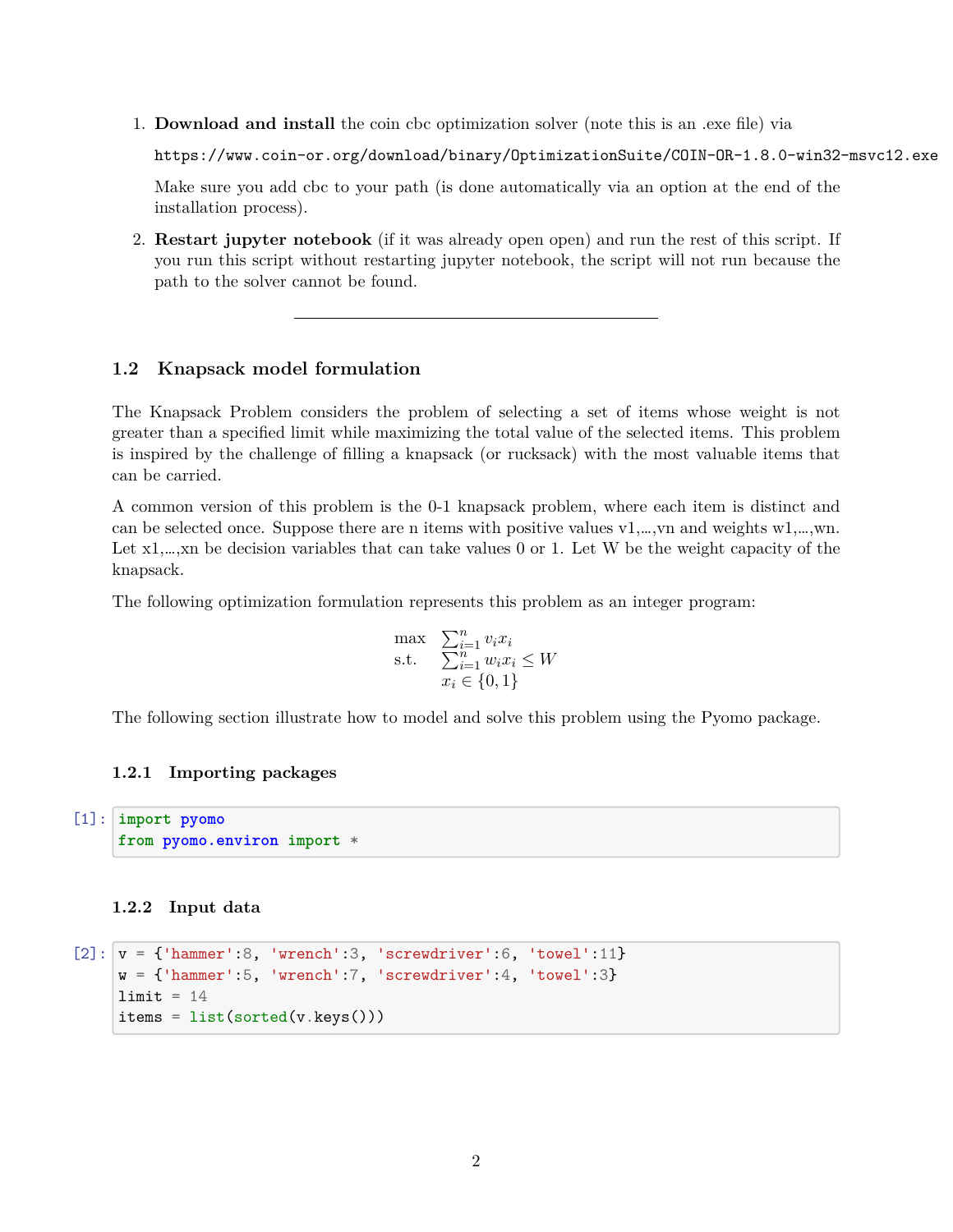#### **1.2.3 Model implementation**

```
[3]: # Create model
    m = ConcreteModel()
     # Variables
     m.x = Var(items, within=Binary) # use within=NonNegativeReals for a variable␣
     ,→that should be nonnegative and continuous
     # Objective
     m.value = Objective(expr=sum(v[i]*m.x[i] for i in items), sense=maximize)
     # Constraint
    m.weight = Constraint(expr=sum(w[i]*m.x[i] for i in items) <= limit)
```
To add constraints in a loop, you can use something like the following:

```
[4]: # m.constraintloop = ConstraintList()
     # for i in list_of_items:
          # m.constraintloop.add(expr=sum(w[i]*m.x[i] for i in items) <= limit)
```
## **1.2.4 Solve and print solution**

```
[7]: # Optimize
    solver = SolverFactory('cbc') # Use cbc solver
    #solver = SolverFactory('glpk') # glpk solver is not recommended
    # Set a time limit for 3600 seconds (1 hour). Cbc will find the optimal␣
     ,→solutions within a minute, but glpk does not.
    solver.options['tmlim'] = 3600
    status = solver.solve(m,tee=False,) # setting tee=True enables you to see the␣
     ,→progress of the solver
    status = solve(n)# Print the status of the solved LP
    print("Status = %s" % status.solver.termination_condition)
    # Print the value of the variables at the optimum
    for i in items:
        print("%s = %f" % (m.x[i], value(m.x[i])))
    # Print the value of the objective
    print("Objective = %f" % value(m.value))
```
Status = optimal